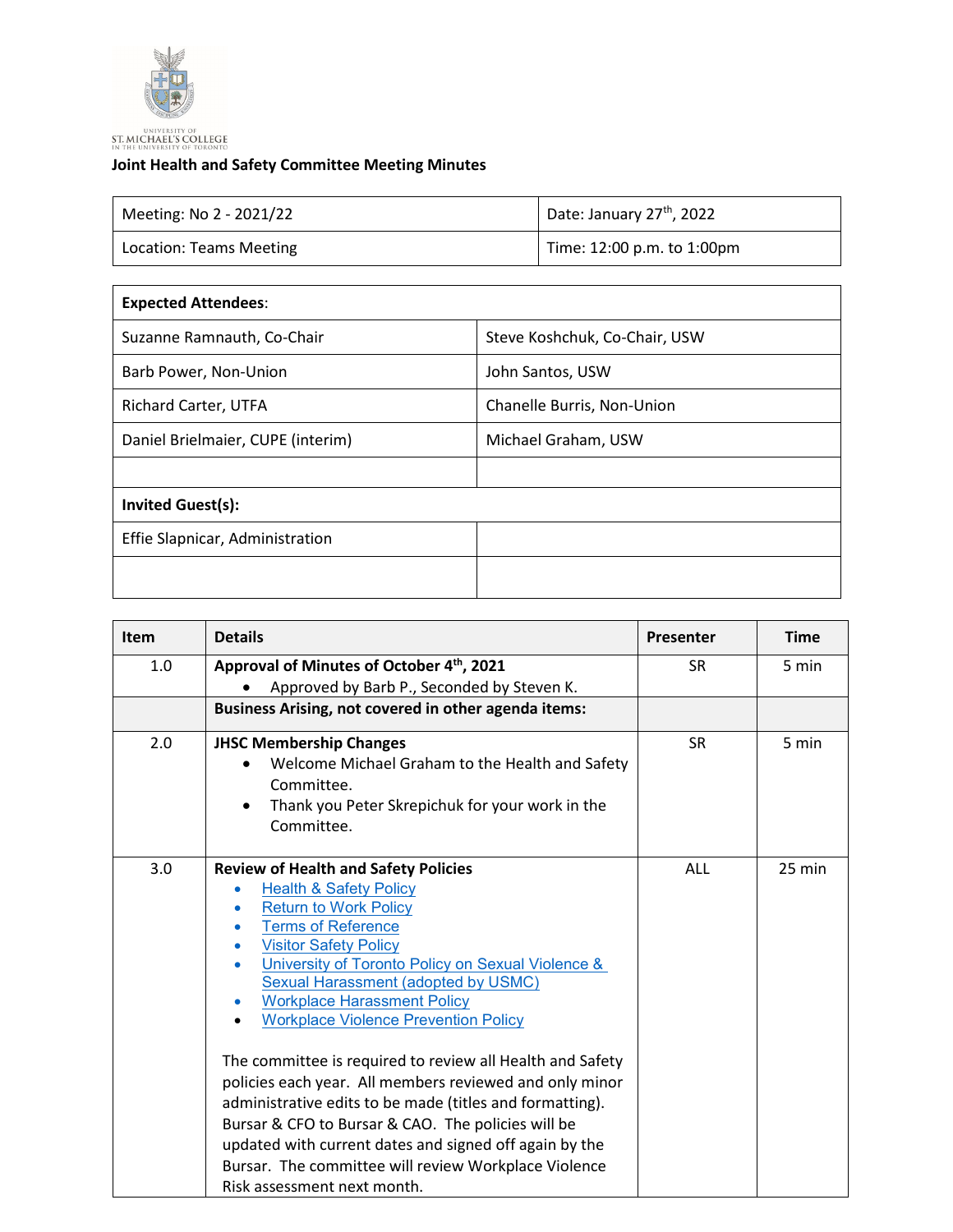| 4.0 | <b>Covid-19 Updates</b>                                                                                  | ES        | 10 min |
|-----|----------------------------------------------------------------------------------------------------------|-----------|--------|
|     | USMC is planning to reopen on February $7th$ and                                                         |           |        |
|     | returning to in person classes. There is a 50%                                                           |           |        |
|     | capacity limit and USMC may have to remain online                                                        |           |        |
|     | for some of the classes.                                                                                 |           |        |
|     | Masking is still a requirement.                                                                          |           |        |
|     | The University is providing N95 masks for all faculty<br>٠                                               |           |        |
|     | and staff. The masks can be picked up in the                                                             |           |        |
|     | mailroom or from administrators. Departments will                                                        |           |        |
|     | distribute to staff.                                                                                     |           |        |
|     | USMC is expecting employees to return to a hybrid                                                        |           |        |
|     | working model similar to what was observed in the                                                        |           |        |
|     | fall. The department heads will determine how                                                            |           |        |
|     | many staff will be working on campus to avoid                                                            |           |        |
|     | having too many people in-office at once. The                                                            |           |        |
|     | university is considering a broader opening in the                                                       |           |        |
|     | spring dependent on Toronto Health.                                                                      |           |        |
|     | In order to encourage safety and address concerns                                                        |           |        |
|     | about public transit, parking will be free on campus                                                     |           |        |
|     | until February 28 <sup>th</sup> 2022. Passes are available at the                                        |           |        |
|     | Porter's Desk. Part-time or sessional staff may need                                                     |           |        |
|     | to show their offer letters to the Porter.                                                               |           |        |
|     | As of current, UofT is checking QR codes and ID of                                                       |           |        |
|     | students before entering the dining hall. USMC is                                                        |           |        |
|     | evaluating the necessity of this step given we                                                           |           |        |
|     | already have UCheck as it may create bottlenecks in                                                      |           |        |
|     | waiting times. The decision to adopt this practice is                                                    |           |        |
|     | pending.                                                                                                 |           |        |
|     | Members were asked for feedback from their                                                               |           |        |
|     | employee groups on health and safety protocols and                                                       |           |        |
|     | processes undertaken by the University during the                                                        |           |        |
|     | past year. The representatives have not heard many                                                       |           |        |
|     | complaints from their employee groups and seem to                                                        |           |        |
|     | be happy with the steps the university has taken to                                                      |           |        |
|     | keep employees safe.                                                                                     |           |        |
| 5.0 | 2021-2022 Building Inspection Schedule                                                                   | ALL       | 10 min |
|     | Michael Graham will be leading the project and                                                           |           |        |
|     | coordinating the building inspection schedule.                                                           |           |        |
|     | Normally inspections are noted, transcribed and<br>٠<br>work orders are submitted to maintenance via the |           |        |
|     | work order link.                                                                                         |           |        |
|     | Going forward it may be best for the worker<br>٠                                                         |           |        |
|     | members to conduct building inspections                                                                  |           |        |
|     | individually rather than in pairs. Keys to buildings                                                     |           |        |
|     | can be signed out from the Porter.                                                                       |           |        |
|     | For efficiency the inspections should be completed<br>$\bullet$                                          |           |        |
|     | throughout the H&S year to ensure all buildings                                                          |           |        |
|     | have been inspected by June 2022.                                                                        |           |        |
|     |                                                                                                          |           |        |
| 6.0 | <b>Confirm next meeting</b>                                                                              | <b>SR</b> | 5 min  |
|     |                                                                                                          |           |        |
|     | Our next meeting will be in March<br>$\overline{\phantom{0}}$                                            |           |        |
|     |                                                                                                          |           |        |